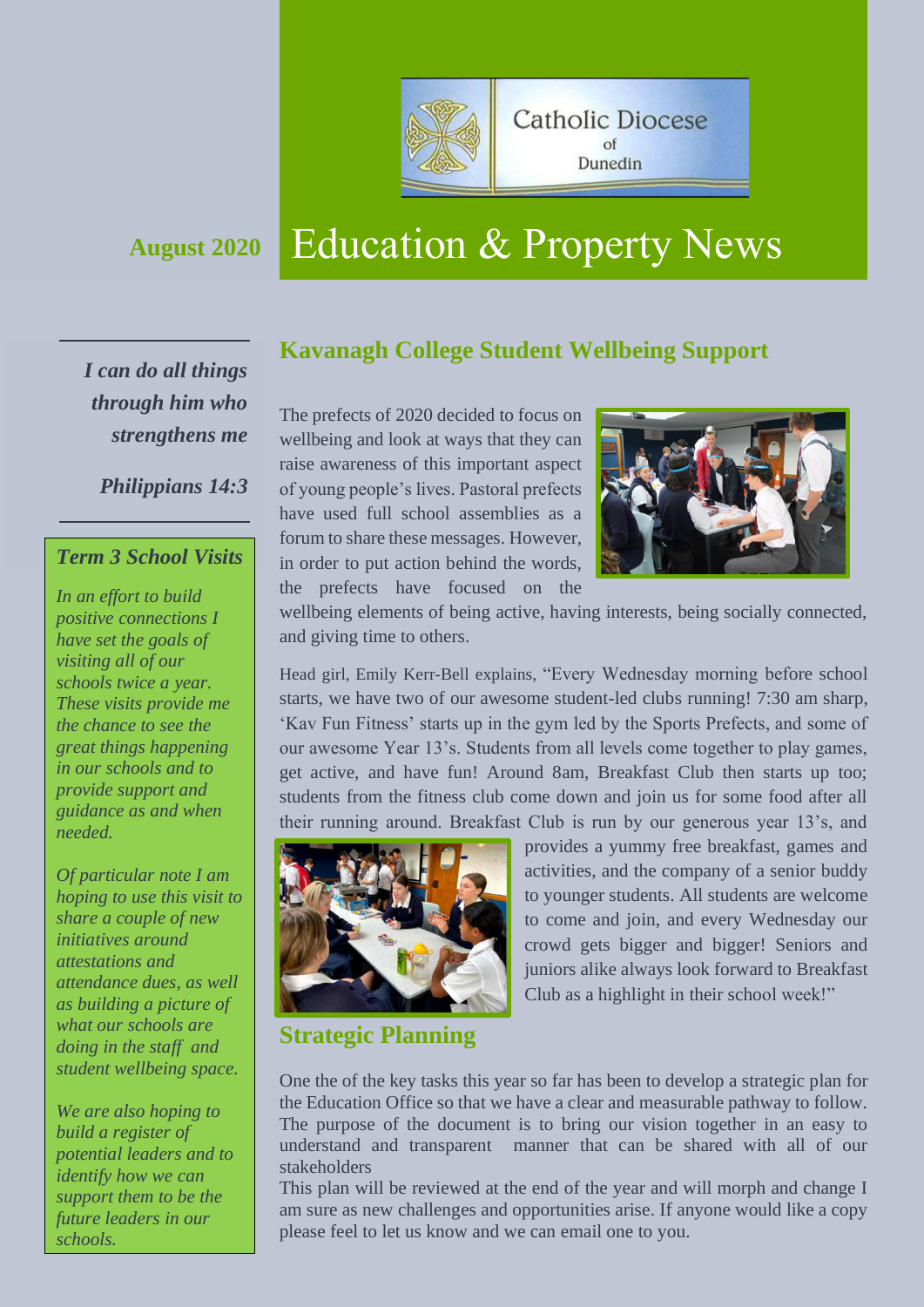# *Principal Induction a Success*

*It was great to be able to welcome the three new principals in our Diocese, Julie Flannery (St Gerard's Alexandra), Andrew Pozniak (St Brigid's Tainui) & Tara Quinney (St Peter's Gore) to the Pastoral Centre for our inaugural Principal Induction Day last month.*

*It was a great chance for them to meet the people in our office and to gain a greater understanding of the ways in which we can support them in their roles back at the coal face.* 

*They also had a tour of the Pastoral Centre and we finished the day off by wondering down the hill to share a meal together at the Speight's Ale House*

**All in all, it was a positive day and an initiative that we will look to build on for the next wave of new leaders in our schools**

#### *Planning for Learning Support Coordinator (LSC) Spaces Advances*

*Most schools and colleges in tranche 1 of the LSC project will now have received a visit by Bill or Craig in the company of either Regan Hall or Niko Young from our architectural consultants, McCoy & Wixon.* 

*The design team in consultation with respective Principals continues to will work through planning issues as we look forward to confirming funding and commencing actual construction works.*

# **Back to the Chalk Face – or is it?**

As we try to get back into business as usual in our schools it is hard to comprehend the term we have just had. The lockdown, with its learning from home, and subsequent reintegration of children back into our schools has been a mammoth task. For schools it really was 22 weeks back to back and much of it was new ground. It is a credit to our schools and those that work in them that the transition back has been so smooth. We are hoping for a much more settled term's three and four.

It did however provide us with some new learning as well as reinforcing some old truths. In terms of new learning it was amazing to see the power of technology and the way in which our teachers and children were able to connect and learn in an entirely new manner. Although some children struggled with this new paradigm, others found it really rewarding and it has challenged us to rethink the way in which we can teach and learn.

In terms of old truths however it does hammer home the fact that teaching is a vocation based in human connection. The warmth of good human relationships is at the heart of what we do, and this is still best done kanohi ki te kanohi – face to face.

# Farewell and Thank You

As a Diocese we have been very lucky over the last few years to have had the services of Phil O'Connell-Cooper as the lead reviewer for our Special

Character Catholic reviews. Phil had recently come out of Principalship in Takapuna before taking on this role and her wisdom and guidance in the role has been really appreciated by the schools and the Diocese alike.

Her encouraging demeanour and strengths-based approach in the role meant the schools were both, able to share the great things they were doing, but also to be open to new learning. She said the most



rewarding part of the role was, witnessing the wonderful mahi happening in our schools.

I was also lucky enough to able to sit down last week and discuss what we liked about the current review structure and what we might look to improve on moving forward. Hopefully this will see a more streamlined model, which will benefit everyone in our schooling space. On behalf of the Diocese we want to thank Phil for her wisdom, her kindness and excellent job she has done. We wish her a long and happy retirement  $\odot$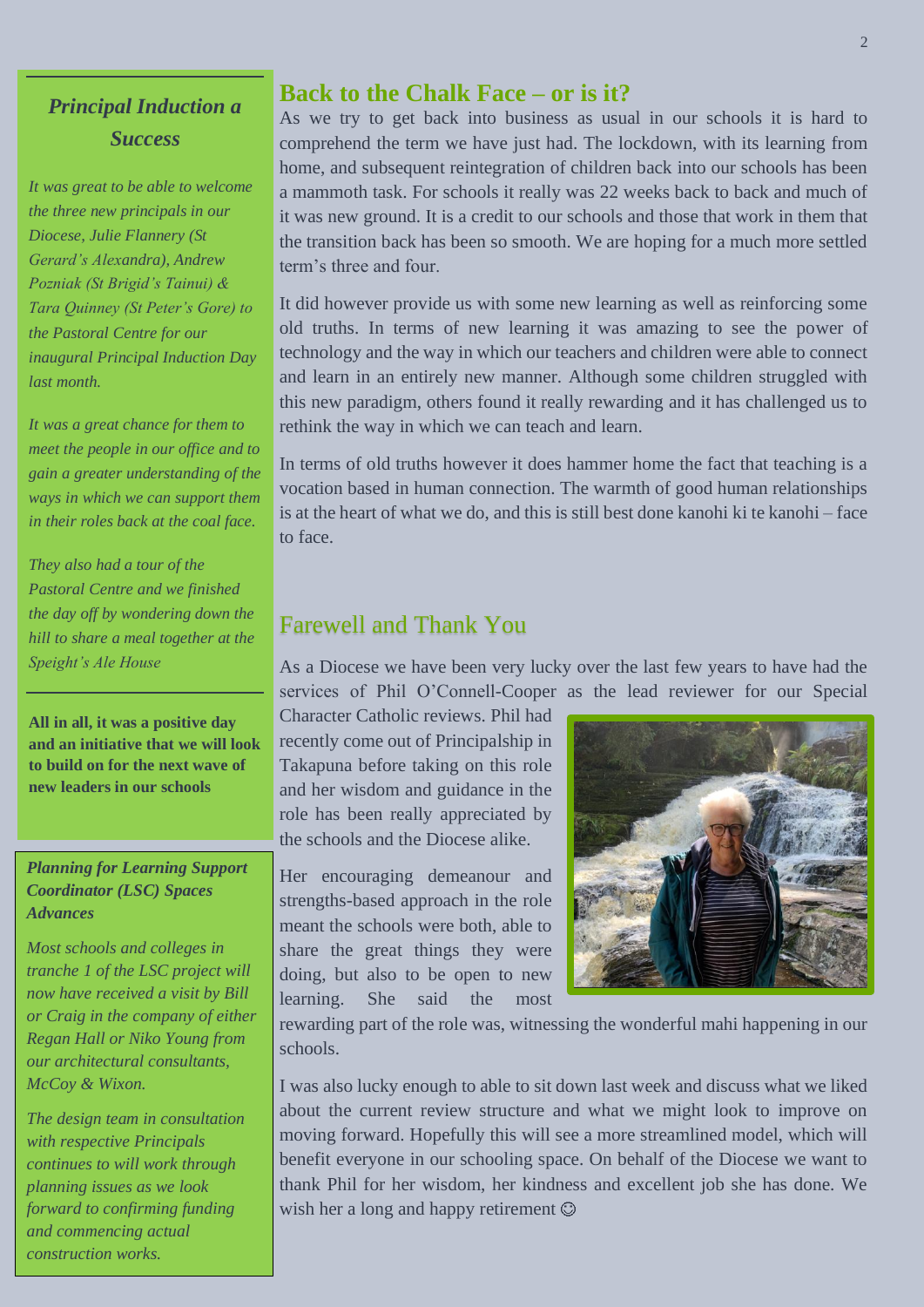# *North Otago Schooling Options Investigated*

*One of the Major projects for 2020 is to investigate the options for Catholic Schooling in North Otago. A consultation process is underway with St Joseph's School, St Kevin's College, the Parish and the wider Catholic community to determine whether to redevelop the current St Joseph's school site or to relocate the school to St Kevin's. The initial scoping and review, is being led by Anna Coleman from Global Leisure Group. This process is being supported by Father Gerard, with the assistance of Education and Property managers, the aforementioned schools and their Boards, the Parish, The College of Consultors and the Diocesan Finance Committee.* 

*This is a once in a generation project and either way it will really enhance the Catholic schooling landscape in Oamaru and the surrounding area. A final decision on the best option will be made later in the year, once full consultation with the community and feasibility studies have been completed.*

# News & Updates from the Diocesan Property Team

Kia ora koutou from the Property Team - Check out the update on a selection of School and Parish projects below.

### **Project Near Completion at St Joseph's School, Balclutha**

Following resumption of works after lock-down our Contractor, Calder Stewart has made excellent progress as this project nears completion. Work includes Parish funded refurbishment of part of their current accommodation space alongside the Schools cojoined classroom spaces.



## **Main Block Stripped Out at St Thomas's, Winton**

The main block at St Thomas's has not received significant modernisation since it was originally built in 1963. And get this – the draughting of the *original* construction drawings was Bill Haydon's (our incumbent Property Manager) first project when he started his career as an architectural technician. The project will include significant rebuild of and extension to classrooms, as well as refurbishment of toilets and administration spaces.



#### **Collared**

The Boys in Blue have charged individuals with illegal entry and deliberate property damage arising from the Dunedin Priory break in earlier this year. In the meantime, works to repair the damage and secure the building are largely complete.